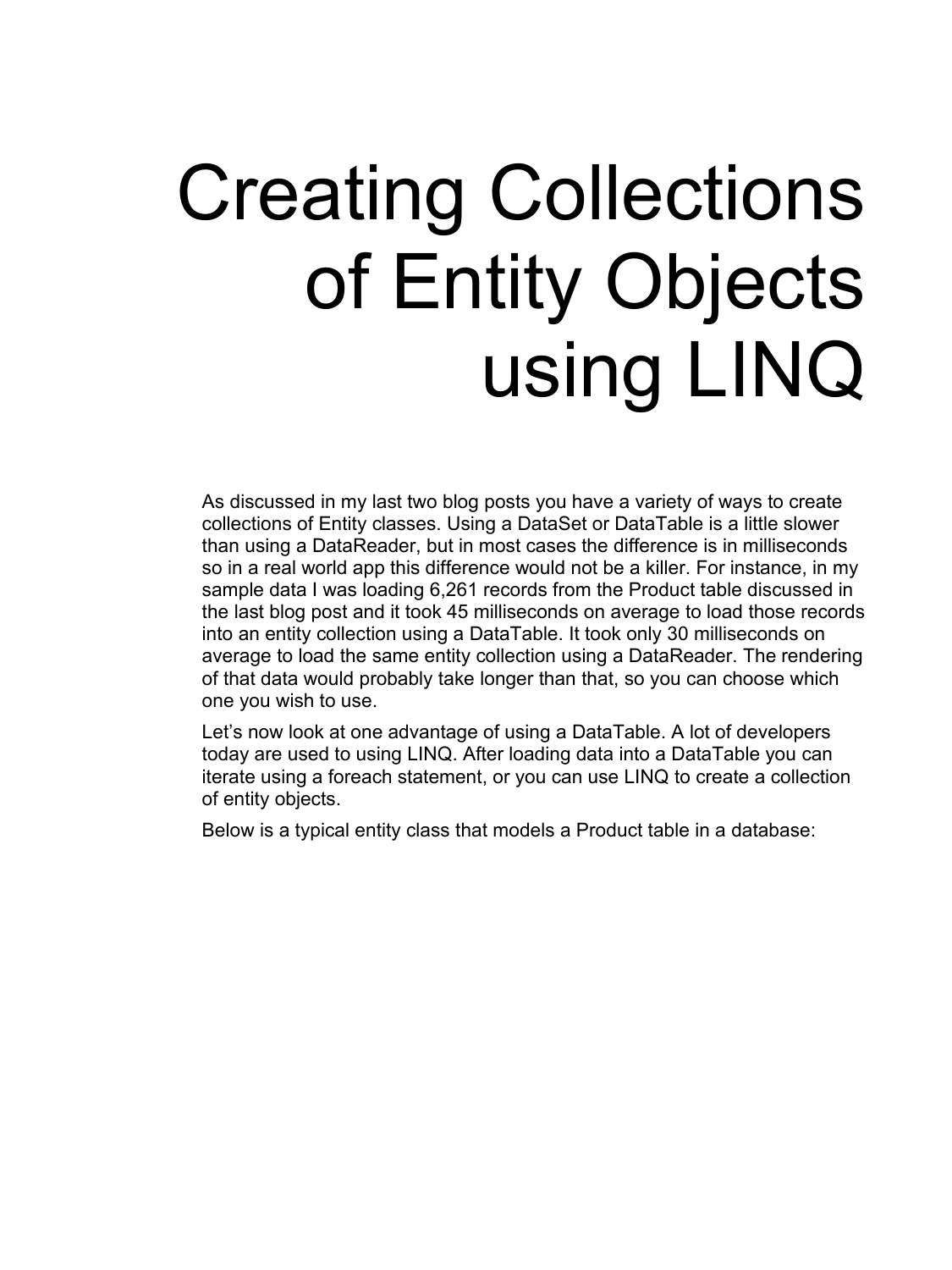```
C#
public class Product
{
  public int ProductId { get; set; }
 public string ProductName { get; set; }
  public DateTime IntroductionDate { get; set; }
  public decimal Cost { get; set; }
  public decimal Price { get; set; }
  public bool IsDiscontinued { get; set; } 
}
Visual Basic
Public Class Product
  Public Property ProductId() Integer
  Public Property ProductName() As String
  Public Property IntroductionDate() As DateTime
  Public Property Cost() As Decimal
  Public Property Price() As Decimal
  Public Property IsDiscontinued() As Boolean
End Class
```
## **Reading Data into a Collection using LINQ**

Let's now use a LINQ query to iterate over the collection of DataRow objects within a DataTable. In the code below you can see the use of the SqlDataAdapter to fill a DataTable. You now use the AsEnumerable() method on the DataTable to turn the collection of DataRow objects into an enumerable list that can be used in a LINQ statement. In the LINQ statement as you create the new Product object you still use the same DataConvert class to check for valid data and convert into a value that can be stored into each property.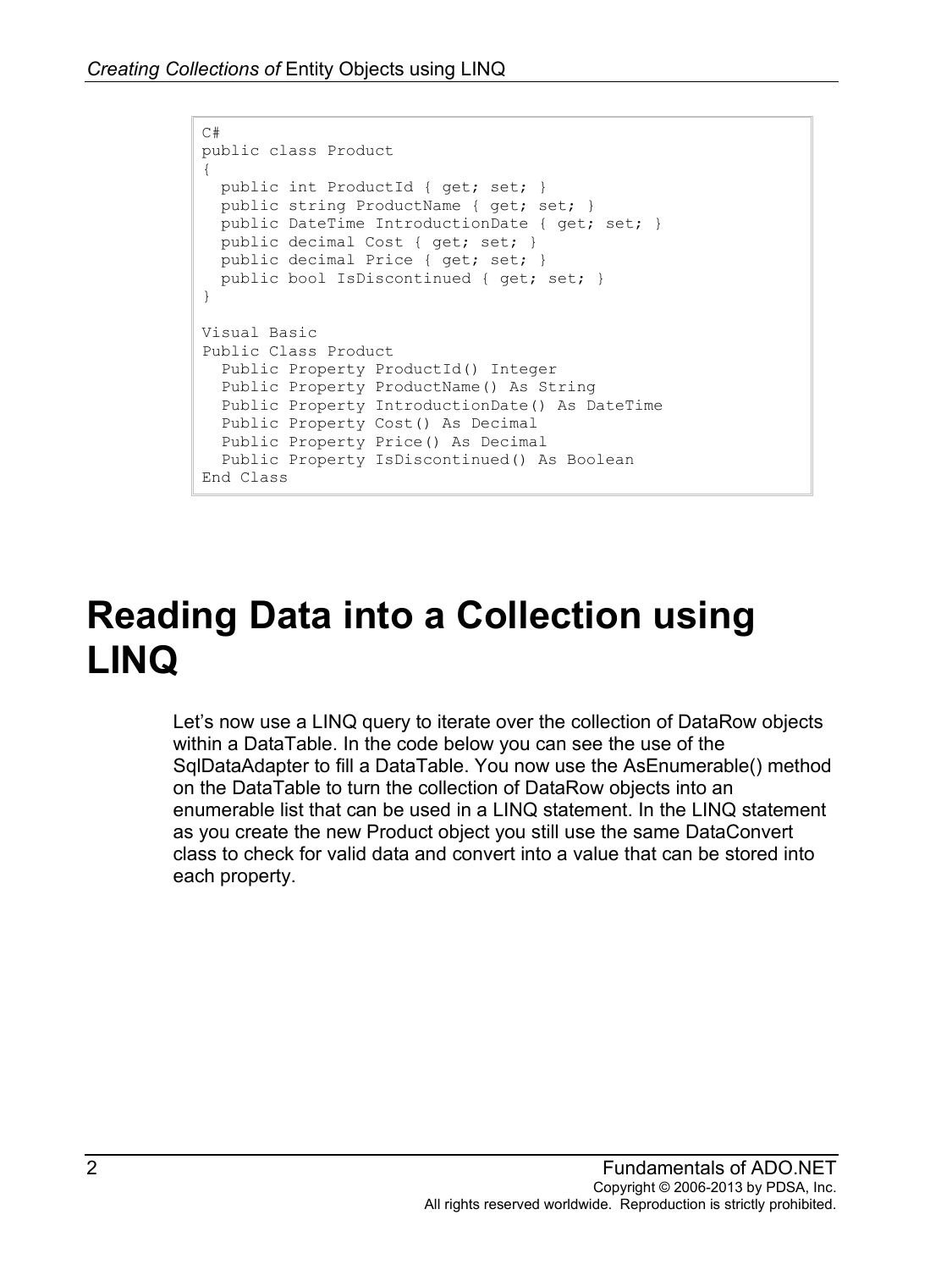```
C#
public List<Product> GetProducts()
{
  DataTable dt = new DataTable();
  SqlDataAdapter da = null;
  da = new SqlDataAdapter("SELECT * FROM Product",
                            AppSettings.Instance.ConnectString);
  da.Fill(dt);
  var query =
      (from dr in dt.AsEnumerable()
       select new Product
 {
         ProductId = Convert.ToInt32(dr["ProductId"]),
         ProductName = dr["ProductName"].ToString(),
         IntroductionDate =
               DataConvert.ConvertTo<DateTime>(
                dr["IntroductionDate"], default(DateTime)),
         Cost = DataConvert.ConvertTo<decimal>(
                dr["Cost"], default(decimal)),
         Price = DataConvert.ConvertTo<decimal>(
                dr["Price"], default(decimal)),
         IsDiscontinued = DataConvert.ConvertTo<bool>(
                 dr["IsDiscontinued"], default(bool))
        });
  return query.ToList();
}
Visual Basic
Public Function GetProducts() As List(Of Product)
  Dim dt As New DataTable()
  Dim da As SqlDataAdapter = Nothing
 da = New SqlDataAdapter("SELECT * FROM Product", \overline{\phantom{a}} AppSettings.Instance.ConnectString)
  da.Fill(dt)
 Dim query = (From dr In dt.AsEnumerable() _
               Select New Product() With {
  .ProductId = Convert.ToInt32(dr("ProductId")),
  .ProductName = dr("ProductName") .ToString(), _
   .IntroductionDate = DataConvert.ConvertTo(Of _
    DateTime)(dr("IntroductionDate"), DateTime.MinValue),
  .Cost = DataConvert.ConvertTo(Of Decimal)(dr("Cost"), 0D),
   .Price = DataConvert.ConvertTo(Of Decimal) _
               (dr("Price"), 0D), _
   .IsDiscontinued = DataConvert.ConvertTo(Of _
        Boolean)(dr("IsDiscontinued"), False)
   })
  Return query.ToList()
```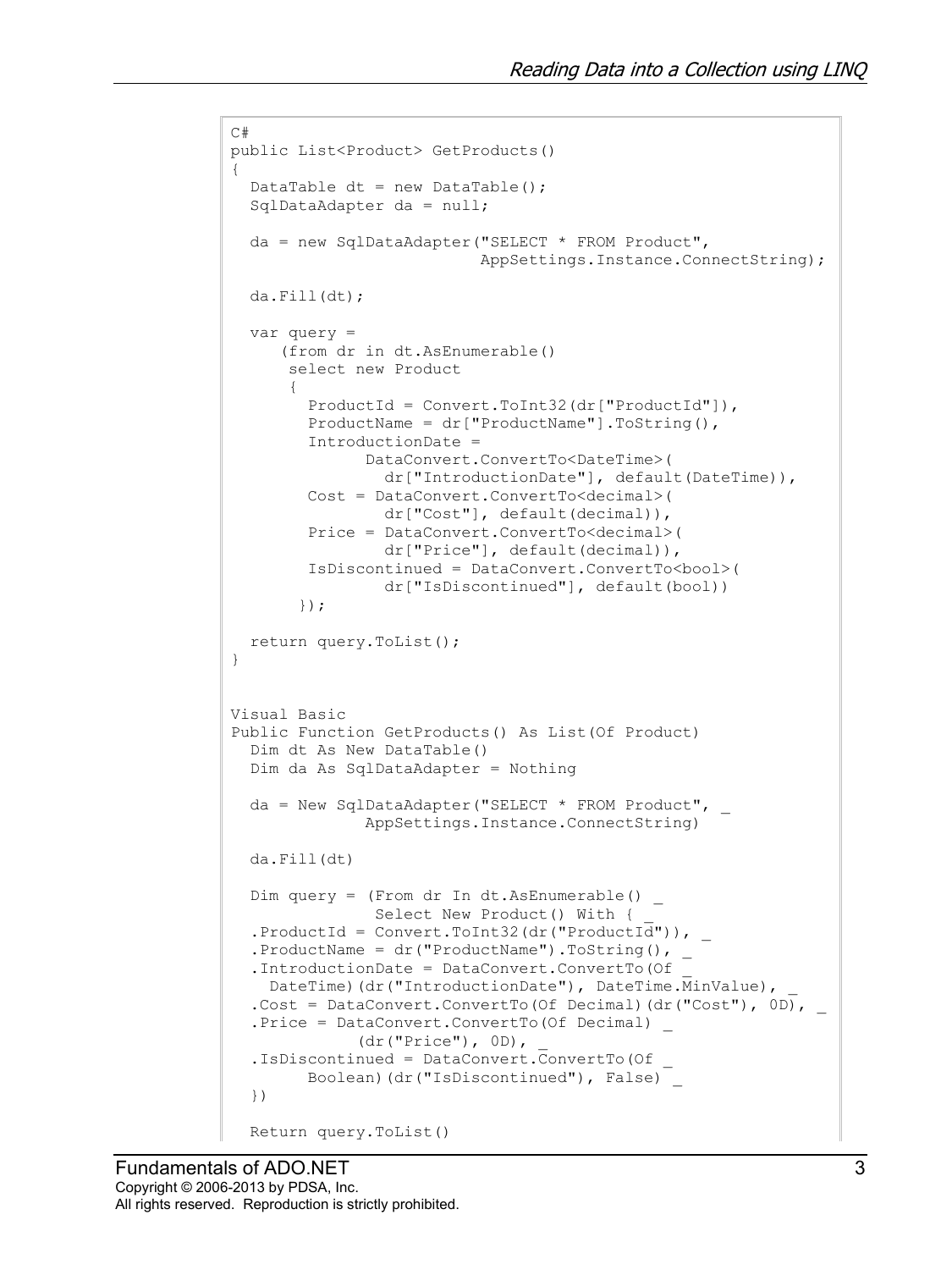End Function

 $\mathbb{I}$